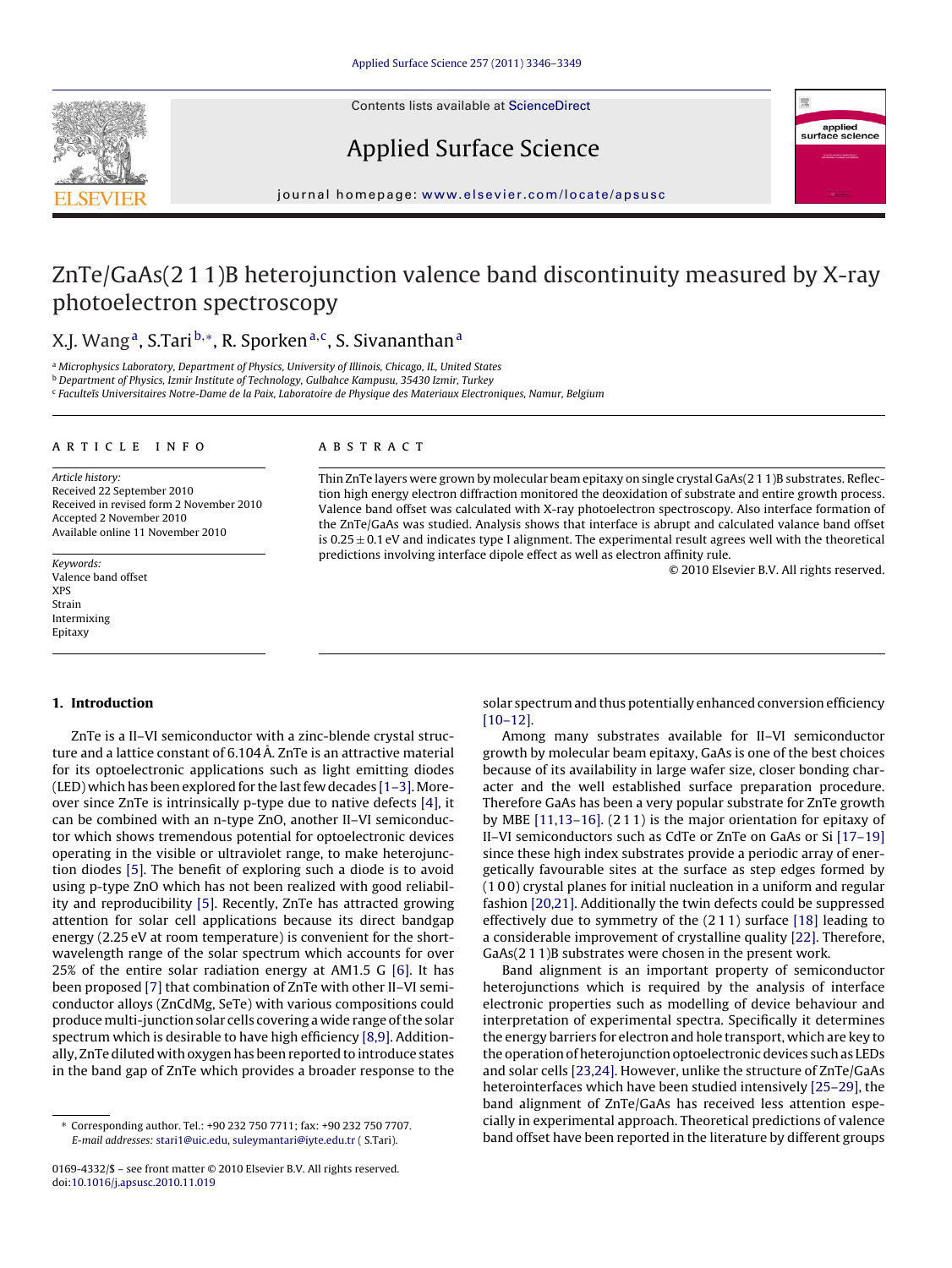<span id="page-1-0"></span>

Fig. 1. RHEED patterns of (a) deoxidized GaAs(211)B surface under Te flux, (b) 2 nm ZnTe growth, (c) 40 nm ZnTe growth on GaAs(211)B surface. The electron beam is directed along [0  $\overline{1}$  I].

[\[30–34\]. T](#page-3-0)hose theoretical works are summarized and discussed in Section 3. Therefore in this work, we measured the valence band offset of ZnTe/GaAs(2 1 1) heterojunction by X-ray photoelectron spectroscopy and compared the result with theoretical prediction.

# **2. Experiment**

ZnTe layers were grown in a RIBER 2300 MBE system. Single crystalline undoped GaAs(211) substrates, cut into  $2 \text{ cm} \times 2 \text{ cm}$ pieces, were used. The detail of substrate preparation is described elsewhere [\[35\]. G](#page-3-0)aAs substrate was deoxidized at 580 ◦C for 5 min under Te flux in order to prevent the deterioration of the substrate surface. Then, the substrate was cooled down to the growth temperature of 300 ℃ and growth was initiated after ZnTe flux was stabilized. Stoichiometric ZnTe of 99.9999% purity was used for the growth, and Te of 99.9999% purity was used to create a Te flux during oxide desorption from GaAs.

Reflection high energy electron diffraction (RHEED) was employed to monitor the deoxidation process and the entire growth. A SSX-100 spectrometer with a monochromatic and focused Al K $\alpha$  source (hv=1486.6 eV) was employed to measure the X-ray photoelectron spectra. Core level spectra were recorded with a 600  $\mu$ m spot diameter and 50 eV pass energy. The XPS spectrometer is connected to the RIBER 2300 MBE chamber through a system of UHV transfer modules.

# **3. Results**

Fig. 1(a) shows the RHEED patterns of the deoxidized GaAs surface under Te flux. The long and bright streaks in the patterns are typical of a smooth GaAs (2 1 1) surface. In Fig. 1(b) and (c) the patterns of 2 and 40 nm of ZnTe growth are shown respectively. The initial growth of ZnTe results in a very bright and somewhat diffuse pattern. As the thickness of the ZnTe increases a sharp and streaky pattern is seen indicating that ZnTe grows as a single crystal.

The interface between GaAs and ZnTe was studied by XPS. We have grown 2, 4 and 40 nm of ZnTe and recorded the core levels of Zn 3p and 3d, Te 3d and 4d, Ga 3d and As 3d peaks as well as the valence band. First we studied the interface formation of ZnTe grown on GaAs. In order to determine the exact position of the core level peaks all the peaks were fit using Winspec program [\[36\]. G](#page-3-0)a 3d peaks were fit with mixed Gaussian–Lorentzian doublets and Te  $3d_{5/2}$  peaks were fit with mixed Gaussian–Lorentzian singlets. In both cases, a nonlinear (Shirley-type) background was included. Spin–orbit splitting of 0.45 eV was used to fit all Ga 3d peaks [\[37,38\].](#page-3-0) Also intensity ratio was fixed at 0.66 which is the expected value for d level. Fig. 2 shows the core level spectra of Ga 3d and Te  $3d_{5/2}$  for various thicknesses. The BE for Ga 3d of GaAs and Te  $3d_{5/2}$  of thick ZnTe surface were found to be 18.90 and 572.10 eV respectively. Ga3d peaks could fit with only one mixed doublets and Te3d $_{5/2}$ peaks could fit with only one mixed singlet peak very well. This indicates that the interface of GaAs and ZnTe is abrupt and no indication of intermixing was found. This result was confirmed with



**Fig. 2.** XPS core level spectra for various thickness of ZnTe on GaAs. Ga3d was fit with mixed Gaussian-Lorentzian doublets and Te3d $_{5/2}$  was fit with an mixed Gaussian–Lorentzian singlets. A nonlinear (Shirley-type) background was used to fit all spectra.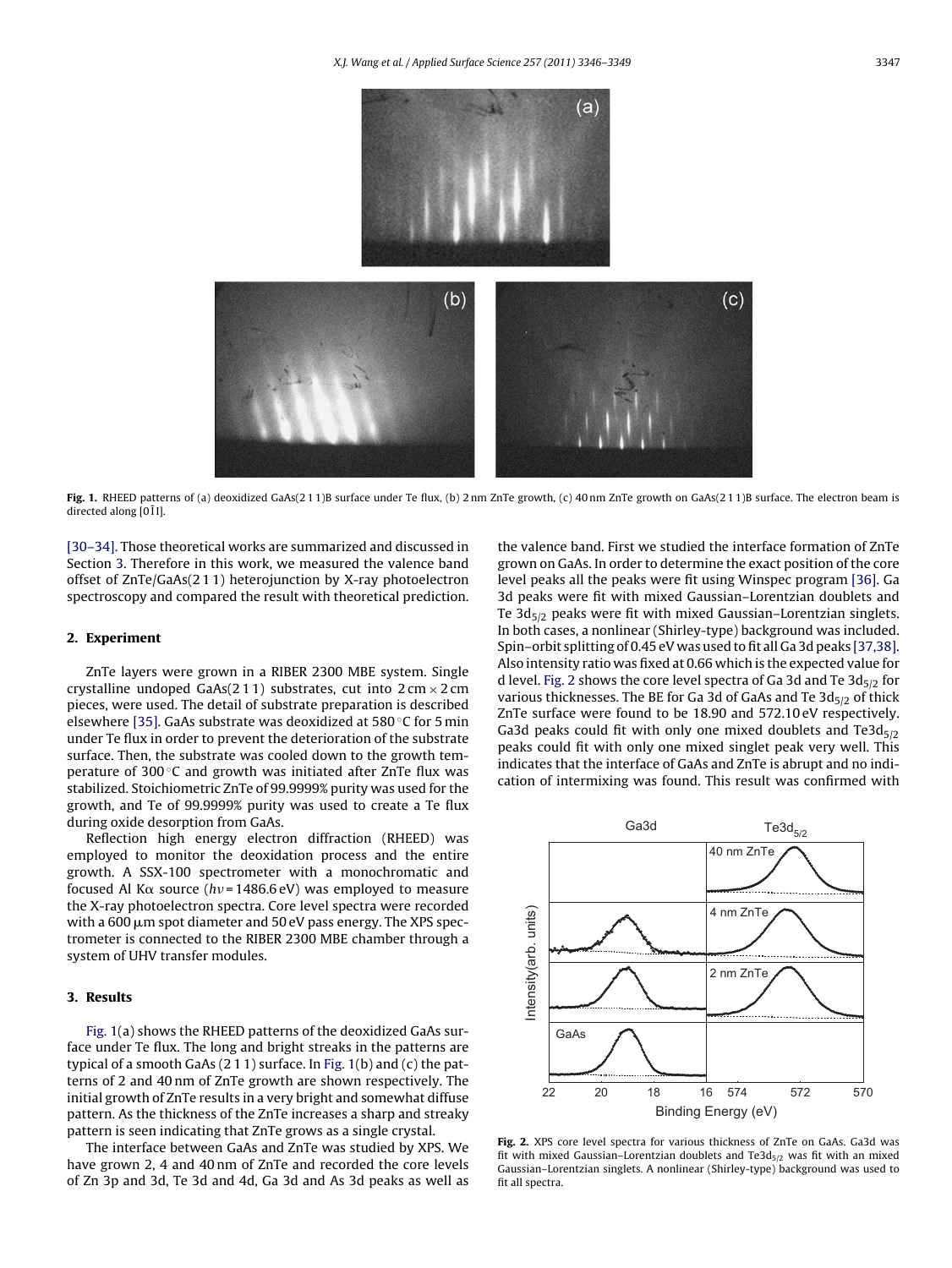#### **Table 1**

Binding energies from core levels of clean GaAs, ZnTe and from interface regions after fitting.

| Sample          | $Ga3d$ (eV) | Te3d <sub>5/2</sub> (eV) |
|-----------------|-------------|--------------------------|
| GaAs (clean)    | 18.84       |                          |
| ZnTe (clean)    |             | 572.10                   |
| ZnTe(2 nm)/GaAs | 18.90       | 572.39                   |
| ZnTe(4nm)/GaAs  | 18.90       | 572.43                   |
|                 |             |                          |

cross sectional high resolution transmission electron microscopic (HRTEM) image of ZnTe/GaAs as shown in the previous work from our group [\[22\].](#page-3-0) HRTEM also confirms that the ZnTe film is single crystalline with epitaxial relationship of ZnTe [2 1 1]||GaAs [2 1 1]. This can also be seen from the RHEED pattern of clean GaAs (2 1 1) and ZnTe in [Fig. 1. T](#page-1-0)he BE of Te3d $_{5/2}$  for 2 nm of ZnTe is found to be 572.39 eV. It is found that the BE of Te3d $_{5/2}$  decreases as the thickness of the ZnTe increases. The core level positions are summarized in Table 1. On the other hand there is not a significant change in the BE of Ga3d core level.

In order to calculate the valance band offset (VBO) one needs three samples: spectra from the clean substrate, spectra from the interface region and from a thick overlayer film. The schematic of the principle of calculation of valence band offset is shown in Fig. 3

The valance band offset can be calculated using the following formula [\[39\]:](#page-3-0)

$$
\Delta E_V = (E_V^{\text{GaAs}} - E_{\text{Ga3d}}^{\text{GaAs}}) - (E_V^{\text{ZnTe}} - E_{\text{Te3d}}^{\text{ZnTe}}) + (E_{\text{Ga3d}}^{\text{interface}} - E_{\text{Te3d}}^{\text{interface}}) \tag{1}
$$

where  $E_{\rm V}^{\rm GaAs}$  –  $E_{\rm Ga3d}^{\rm GaAs}$  is the distance between the Ga3d core level and the valence band maximum for clean GaAs,  $E_{\rm V}^{\rm ZnTe}-E_{\rm Te3d_{5/2}}^{\rm ZnTe}$  is the distance between the Te3d $_{5/2}$  core level and the valence band maximum for a thick ZnTe overlayer and  $E_{\sf Ga3d}^{\sf interface} - E_{\sf Te3d_{5/2}}^{\sf interface}$  is the separation between Ga3d and Te3d $_{5/2}$  core levels measured at the interface region. We can rearrange Eq. (1) as follows:

$$
\Delta E_{\rm V} = (E_{\rm Ga3d}^{\rm interface} - E_{\rm Te3d}^{\rm interface}) - (E_{\rm Ga3d}^{\rm GaAs} - E_{\rm Te3d}^{\rm ZnTe}) + (E_{\rm V}^{\rm GaAs} - E_{\rm V}^{\rm ZnTe}) \tag{2}
$$

Binding energies found from fitting the core level peaks are given in Table 1. The first and the second terms in Eq. (2) are found to be

$$
E_{\text{Ga3d}}^{\text{GaAs}} - E_{\text{Te3d}}^{\text{ZnTe}} = -18.84 + 572.10 = 553.26 \text{ eV}
$$

$$
E_{Ga3d}^{interface} - E_{Te3d}^{interface} = -18.90 + 572.41 = 553.51 \text{ eV}
$$



**Fig. 3.** The schematic of the principle of measurement of valence band offset using XPS.



**Fig. 4.** Valance band spectra of clean GaAs and clean ZnTe samples. These are the raw data, that is the spectra have not been shifted to align the valence band maxima.

It is very important to determine accurately the third term in Eq. (2) which requires to locate the valance band maximum (VBM) to a high precision. VBM can be found by fitting the measured valance band spectra with Gaussian broadened valance band density of states (VBDOS) [\[39\].](#page-3-0) The VBM can also be located by taking the intercept between a linear fit of the leading edge in the spectrum and a horizontal background if the shape of the density of states near the VBM of both spectra has similar structures [\[40\]. A](#page-3-0)nother way is to shift the valance band spectra to align the VBM if the VB spectra are similar. In this work, the separation between the VBM (third term in Eq. (2)) was found using the latter method. Fig. 4 shows the raw data of valence band spectra of GaAs and ZnTe. As is seen both spectra have similar density of states near the valance band maximum. Therefore we do not need to know exactly where the VBM is located. As the alignment of the two spectra near the VBM is very good, the difference between the VBM of both clean GaAs and ZnTe spectra ( $E_{\rm V}^{\rm GaAs}$  –  $E_{\rm V}^{\rm ZnTe}$ ) can be taken as zero.

Using Eq. (2) we found  $\Delta E_V$  = 0.25  $\pm$  0.1 eV. This indicates that the band alignment is type I.

The conduction band offset (CBO) can also be determined using

$$
\Delta E_{\rm C} = (E_{\rm bg}^{\rm ZnTe} - E_{\rm bg}^{\rm GaAs}) - (\Delta E_{\rm V})
$$
\n(3)

where  $E_{\rm bg}^{\rm ZnTe}$  and  $E_{\rm bg}^{\rm GaAs}$  are the band gap energies of ZnTe and GaAs respectively. The band gap energy for ZnTe 2.25 eV and for GaAs is 1.49 eV at room temperature. Using measured  $\Delta E_{\rm V}$  and evaluating Eq. (3) we found a CBO of 0.54 eV.

It is worthwhile to compare our result with previous theoretical work. In general, the experimental valence band offset is in a good agreement with most theoretical predictions if the dipole effect is taken into account. Tersoff's theory for band alignment which takes zero interface dipole as a criterion to determine the band discontinuity gives a valence band offset value of 0.34 eV that is obtained by subtracting midgap energy of GaAs from that of ZnTe [\[32,41\].](#page-3-0) Harrison's theory based on a LCAO (linear combination of atomic orbitals) band structure calculation formalism added with interface dipole effect as a correction gives the value of 0.23 eV [\[33\]. I](#page-3-0)n contrast, the original LCAO calculation by Harrison [\[34\]](#page-3-0) that does not contain any dipole contribution predicted the value of 0.03 eV. By comparing the theoretical predictions and experimental result, it is obvious that the theoretical calculations including interface dipole are in much better agreement with our measurement. Therefore it is suggested that the interface dipole plays a non-negligible role for the band alignment at the interface of ZnTe/GaAs(2 1 1)B. Harrison and Tersoff however pointed out [\[42\]](#page-3-0) that theories which neglect